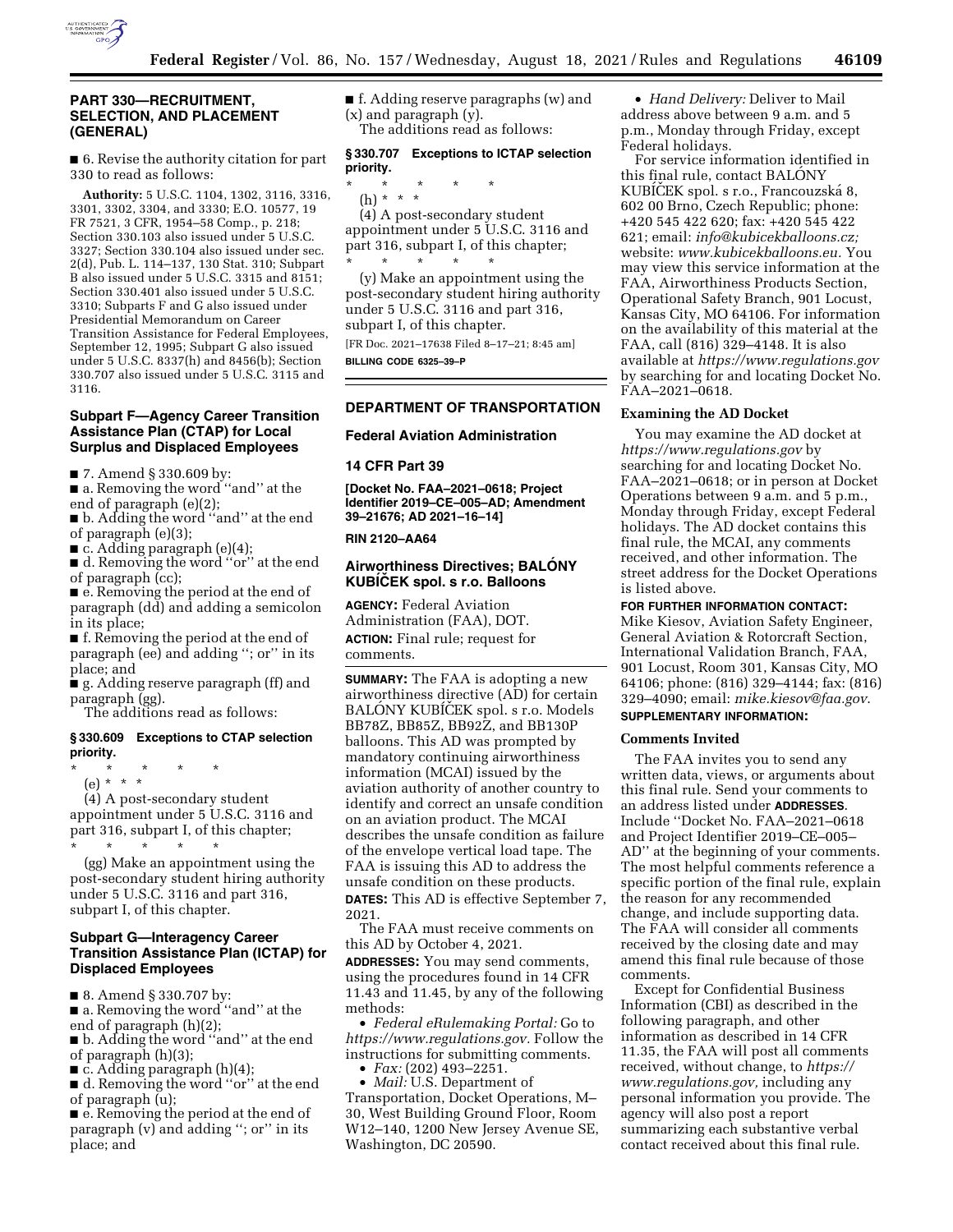## **Confidential Business Information**

CBI is commercial or financial information that is both customarily and actually treated as private by its owner. Under the Freedom of Information Act (FOIA) (5 U.S.C. 552), CBI is exempt from public disclosure. If your comments responsive to this AD contain commercial or financial information that is customarily treated as private, that you actually treat as private, and that is relevant or responsive to this AD, it is important that you clearly designate the submitted comments as CBI. Please mark each page of your submission containing CBI as ''PROPIN.'' The FAA will treat such marked submissions as confidential under the FOIA, and they will not be placed in the public docket of this AD. Submissions containing CBI should be sent to Mike Kiesov, Aviation Safety Engineer, General Aviation & Rotorcraft Section, International Validation Branch, FAA, 901 Locust, Room 301, Kansas City, MO 64106. Any commentary that the FAA receives which is not specifically designated as CBI will be placed in the public docket for this rulemaking.

## **Background**

The European Aviation Safety Agency (EASA), which is the Technical Agent for the Member States of the European Union, has issued EASA AD 2018–0181, dated August 27, 2018 (referred to after this as ''the MCAI''), to address an unsafe condition for certain serialnumbered BALONY KUBICEK spol. s r.o. Model BB78Z, BB85Z, BB92Z, and BB130P balloons. The MCAI states:

Investigation prompted by a BB hot air balloon accident revealed a failure of an envelope vertical load tape. It was determined that other balloon envelopes might be affected as well.

This condition, if not detected and corrected, could result in envelope tear, leading to an uncontrolled descent with consequent injury to balloon occupants and persons on the ground.

To address this unsafe condition, Balóny Kubíček spol. s r.o. issued the SB [Servis] Bulletin No. BB/52], providing inspection instructions to detect a weaving defect on a load tape.

For the reason described above, this [EASA] AD requires a one-time inspection of all the load tapes and, depending on findings, repair of the balloon by replacing any load tape having a weaving defect.

You may examine the MCAI in the AD docket at *[https://](https://www.regulations.gov) [www.regulations.gov](https://www.regulations.gov)* by searching for and locating Docket No. FAA–2021– 0618.

## **Related Service Information**

The FAA reviewed BALONY KUBICEK spol. s r.o. Servis Bulletin No.

BB/52, dated July 23, 2018. This service information includes an example of a weaving defect in the load tape and specifies acceptable materials and procedures for repairing load tapes with visible yellow thread.

#### **FAA's Determination**

This product has been approved by the aviation authority of another country, and is approved for operation in the United States. Pursuant to the FAA's bilateral agreement with this State of Design Authority, it has notified the FAA of the unsafe condition described in the MCAI and service information referenced above. The FAA is issuing this AD because it has determined the unsafe condition described previously is likely to exist or develop on other products of the same type design.

### **AD Requirements**

This AD requires inspecting the envelope load tape and repairing any envelope load tape having a weaving defect.

# **Justification for Immediate Adoption and Determination of the Effective Date**

Section 553(b)(3)(B) of the Administrative Procedure Act (APA) (5 U.S.C. 551 *et seq.*) authorizes agencies to dispense with notice and comment procedures for rules when the agency, for ''good cause,'' finds that those procedures are ''impracticable, unnecessary, or contrary to the public interest.'' Under this section, an agency, upon finding good cause, may issue a final rule without providing notice and seeking comment prior to issuance. Further, section 553(d) of the APA authorizes agencies to make rules effective in less than thirty days, upon a finding of good cause.

The FAA has found that the risk to the flying public justifies waiving notice and comment prior to adoption of this rule because there are no balloons currently on the U.S. registry and thus, it is unlikely that the FAA will receive any adverse comments or useful information about this AD from U.S. operators. Accordingly, notice and opportunity for prior public comment are unnecessary pursuant to 5 U.S.C. 553(b)(3)(B). In addition, the FAA finds that good cause exists pursuant to 5 U.S.C. 553(d) for making this amendment effective in less than 30 days for the same reasons the FAA found good cause to forego notice and comment.

## **Costs of Compliance**

There are currently no affected products on the U.S. registry. In the event an affected balloon becomes a U.S.-registered balloon, the following is an estimate of the costs to comply with this AD.

The FAA estimates that it would take 1 work-hour per balloon to comply with the inspection required by this AD. The average labor rate is \$85 per work-hour. Based on these figures, the FAA estimates the cost of this AD to be \$85 per balloon.

In addition, the FAA estimates that repairing the envelope load tape, if necessary, would take 10 work-hours and require parts costing \$200 for a cost of \$1,050 per balloon.

# **Authority for This Rulemaking**

Title 49 of the United States Code specifies the FAA's authority to issue rules on aviation safety. Subtitle I, section 106, describes the authority of the FAA Administrator. Subtitle VII: Aviation Programs describes in more detail the scope of the Agency's authority.

The FAA is issuing this rulemaking under the authority described in Subtitle VII, Part A, Subpart III, Section 44701: General requirements. Under that section, Congress charges the FAA with promoting safe flight of civil aircraft in air commerce by prescribing regulations for practices, methods, and procedures the Administrator finds necessary for safety in air commerce. This regulation is within the scope of that authority because it addresses an unsafe condition that is likely to exist or develop on products identified in this rulemaking action.

## **Regulatory Flexibility Act**

The requirements of the Regulatory Flexibility Act (RFA) do not apply when an agency finds good cause pursuant to 5 U.S.C. 553 to adopt a rule without prior notice and comment. Because FAA has determined that it has good cause to adopt this rule without prior notice and comment, RFA analysis is not required.

### **Regulatory Findings**

The FAA determined that this AD will not have federalism implications under Executive Order 13132. This AD will not have a substantial direct effect on the States, on the relationship between the national government and the States, or on the distribution of power and responsibilities among the various levels of government.

For the reasons discussed above, I certify that this AD:

(1) Is not a ''significant regulatory action'' under Executive Order 12866, and

(2) Will not affect intrastate aviation in Alaska.